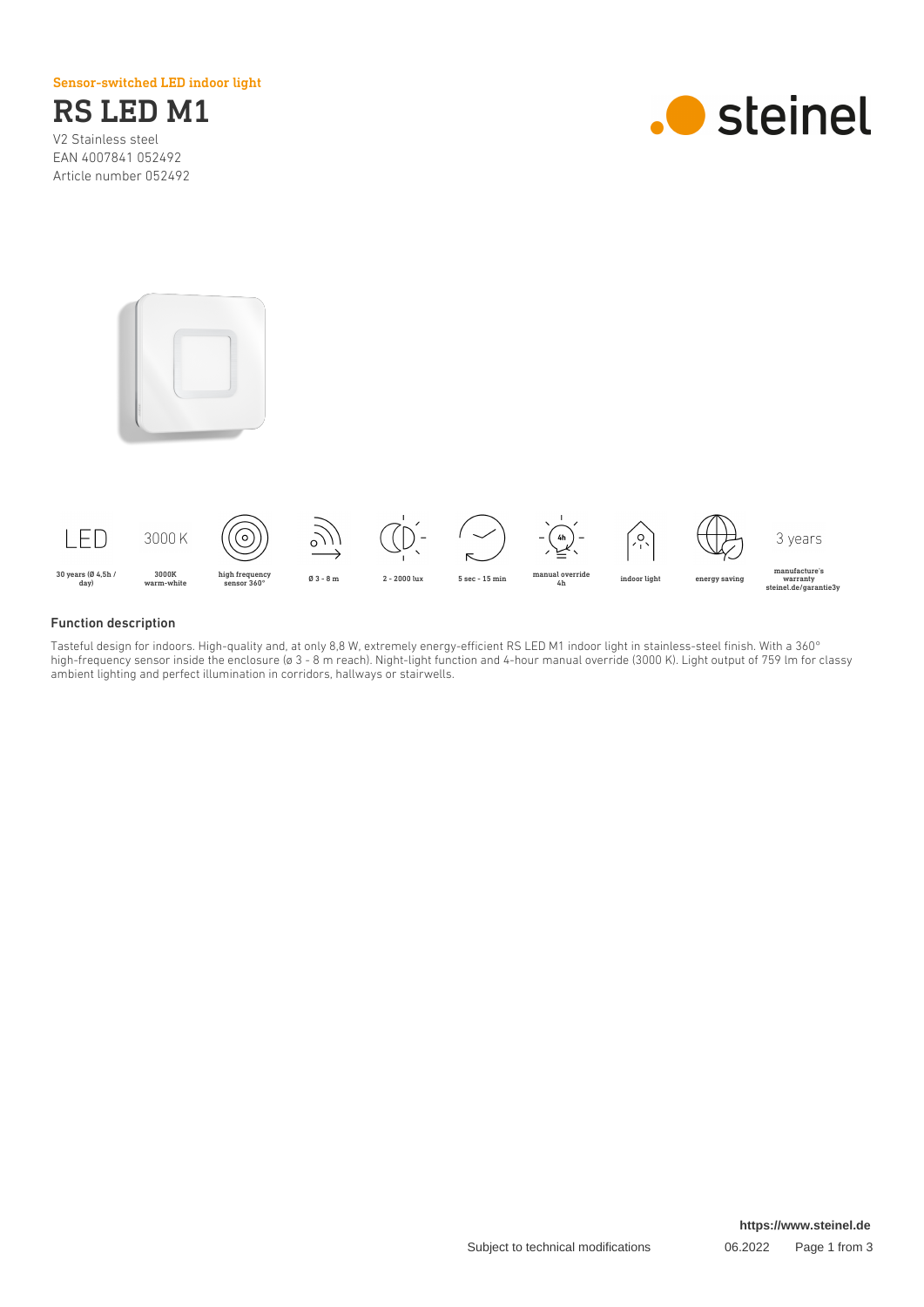# Sensor-switched LED indoor light

RS LED M1

V2 Stainless steel EAN 4007841 052492 Article number 052492



## Technical specifications

| Dimensions $(L \times W \times H)$               | $53 \times 200 \times 200$ mm              |
|--------------------------------------------------|--------------------------------------------|
| Mains power supply                               | $220 - 240 V / 50 - 60 Hz$                 |
| Sensor Technology                                | High frequency                             |
| Transmitter power                                |                                            |
| HF-system                                        | 5.8 GHz                                    |
| Output                                           | 8.8 W                                      |
| Power consumption                                | 0.39 W                                     |
| Interconnection                                  | Yes                                        |
| Type of interconnection                          | Master/master                              |
| Interconnection via                              | Cable                                      |
| Colour temperature                               | 3000 K                                     |
| Colour variation LED                             | SDCM3                                      |
| Colour Rendering Index                           | $= 82$                                     |
| With lamp                                        | Yes, STEINEL LED system                    |
| Lamp                                             | LED cannot be replaced                     |
| LED life expectancy (max. °C)                    | 60000 h                                    |
| Drop in luminous flux in accordance<br>with LM80 | L70B10                                     |
| Base                                             | without                                    |
| LED cooling system                               | Passive Thermo Control                     |
| With motion detector                             | Yes                                        |
| Detection                                        | also through glass, wood and stud<br>walls |
| Detection angle                                  | 360°                                       |
| Angle of aperture                                | 160°                                       |
| Capability of masking out individual<br>segments | Nο                                         |
| Electronic scalability                           | Yes                                        |
|                                                  |                                            |

| Mechanical scalability          | No                                 |
|---------------------------------|------------------------------------|
| Reach, radial                   | $(0.8 \text{ m} (50 \text{ m}^2))$ |
| Reach, tangential               | $0.8$ m (50 m <sup>2</sup> )       |
| Continuous light                | selectable. 4h                     |
| Photo-cell controller           | Yes                                |
| Twilight setting                | $2 - 2000$ lx                      |
| Time setting                    | $5s - 15$ Min.                     |
| Basic light level function      | Yes                                |
| Basic light level function time | 10/30 min, all night               |
| Soft light start                | No                                 |
| Impact resistance               | <b>IK03</b>                        |
| IP-rating                       | IP20                               |
| Protection class                | $\mathbf{H}$                       |
| Ambient temperature             | $-10 - 30 °C$                      |
| Housing material                | Plastic                            |
| Cover material                  | Plastic, opal                      |
| Manufacturer's Warranty         | 3 years                            |
| Settings via                    | Potentiometers                     |
| With remote control             | No                                 |
| Installation site               | wall, ceiling                      |
| Version                         | Stainless steel                    |
| Total harmonic distortion (THD) | 12,3                               |
| Power factor                    | 0.92                               |
| PU1, EAN                        | 4007841052492                      |
|                                 |                                    |